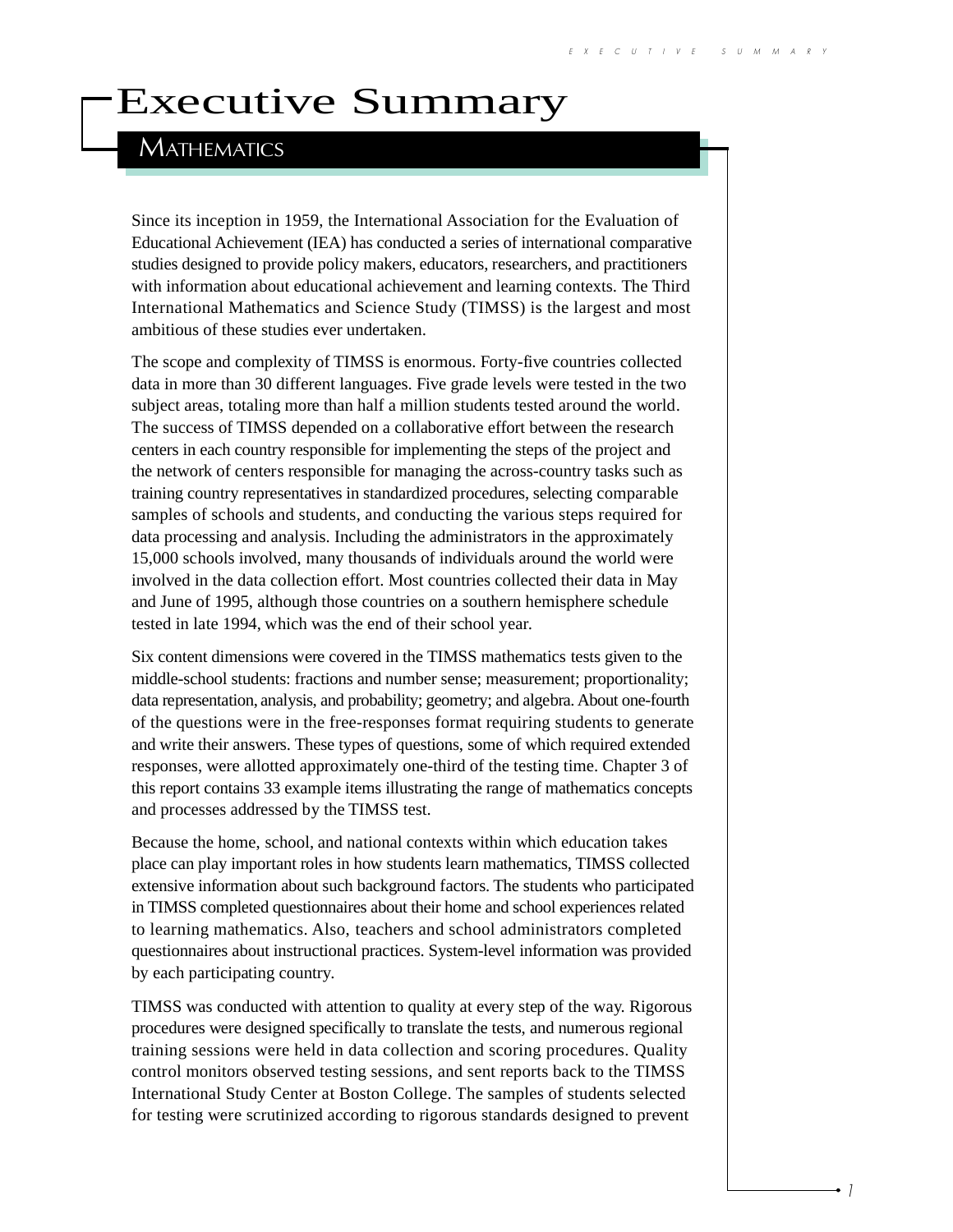bias and ensure comparability. In this publication, the countries are grouped for reporting of achievement according to their compliance with the sampling guidelines and the level of their participation rates. Prior to analysis, the data from each country were subjected to exhaustive checks for adherence to the international formats as well as for within-country consistency and comparability across countries.

The results provided in this report describe students' mathematics achievement at both the seventh and eighth grades. For most, but not all TIMSS countries, the two grades tested at the middle-school level represented the seventh and eighth years of formal schooling. Special emphasis is placed on the eighth-grade results, including selected information about students' background experiences and teachers' classroom practices in mathematics. Results are reported for the 41 countries that completed all of the steps on the schedule necessary to appear in this report. The results for students in the third and fourth grades, and for those in their final year of secondary school will appear in subsequent reports.

The following sections summarize the major findings described in this report.

### STUDENTS' MATHEMATICS ACHIEVEMENT

- Singapore was the top-performing country at both the eighth and seventh grades. Korea, Japan, and Hong Kong also performed very well at both grades as did Flemish-speaking Belgium and the Czech Republic. Lower-performing countries included Colombia, Kuwait, and South Africa (see Tables 1.1 and 1.2; Figures 1.1 and 1.2).
	- Perhaps the most striking finding was the large difference in average achievement between the top-performing and bottom-performing countries. Despite this large difference, when countries were ordered by average achievement there were only small or negligible differences in achievement between one country and the one with the next-lowest average achievement. In some sense, at both grades, the results provide a chain of overlapping performances, where most countries had average achievement similar to a cluster of other countries, but from the beginning to the end of the chain there were substantial differences. For example, at both grades, average achievement in top-performing Singapore was comparable to or even exceeded performance for 95% of the students in the lowest-performing countries.
	- For most countries, gender differences in mathematics achievement were small or essentially non-existent. However, the direction of the gender differences that did exist favored boys rather than girls. Similarly, within the mathematics content areas, there were few differences in performance between boys and girls. Again, the few differences that did occur favored boys (except in algebra, where, if anything, the differences favored girls).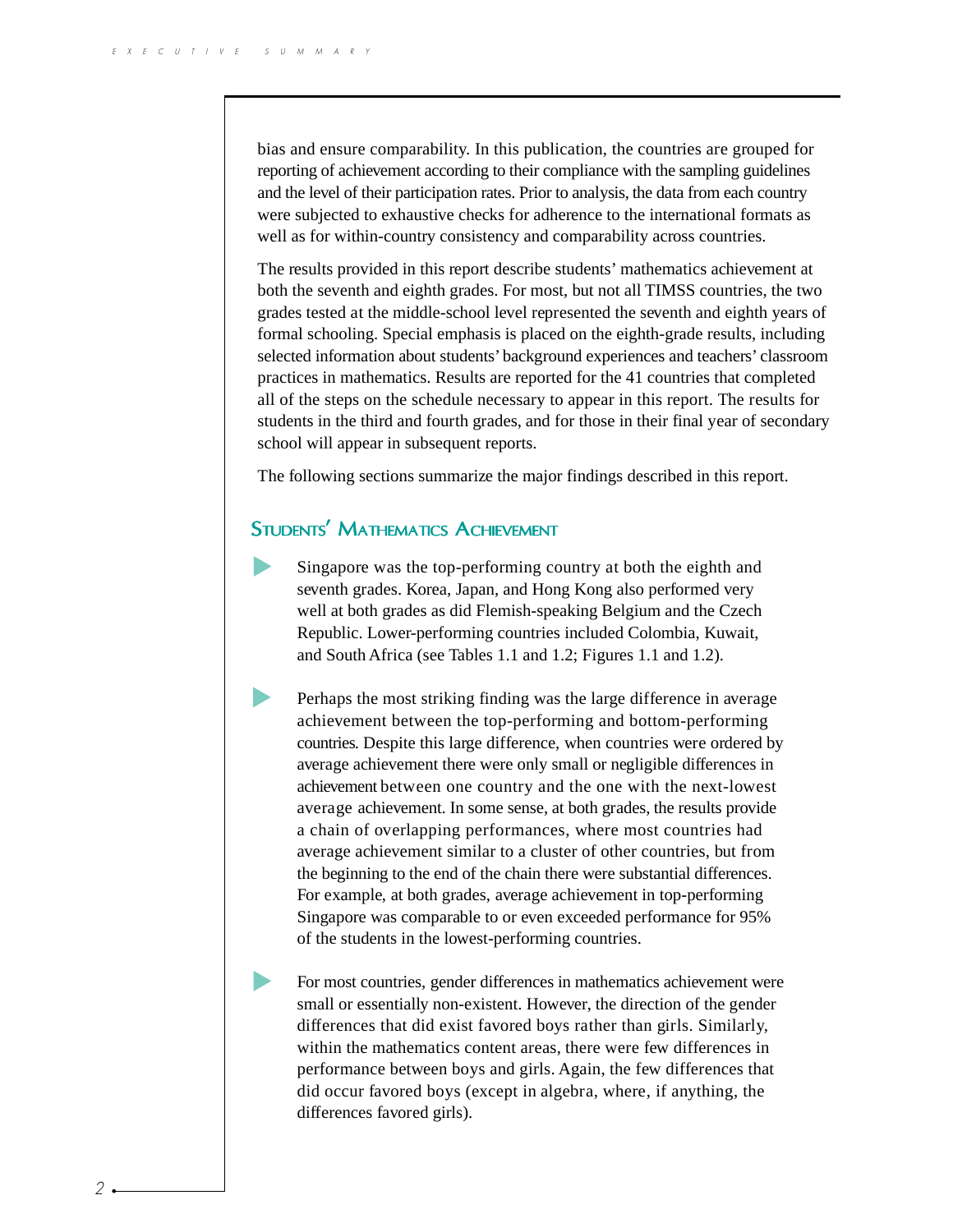- Compared to their overall performance in mathematics, nearly all countries did relatively better in several content areas than they did in others. Consistent with the idea of countries having different emphases in curriculum, those that performed relatively better in fractions and number sense tended to be different from those that performed relatively better in geometry and algebra.
- Even though students in the top-performing countries had very high achievement on many of the test questions, both seventh and eighth graders, in most countries, had difficulty with multi-step problem solving and applications. For example, students were asked to actually draw a new rectangle whose length was one and one-half times the length of a given rectangle and whose width was half the width of that rectangle. In only two countries (Korea and Austria) did at least half the eighth-grade students correctly draw the new rectangle.
- Students also found the proportionality items difficult. For example, one of the least difficult problems in this area asked about adding 5 girls and 5 boys to a class that was three-fifths girls. On average, fewer than two-thirds of the students across countries correctly answered that there would still be more girls than boys in the class.
- In algebra, 58% of the eighth-grade students across countries, on average, identified  $4m$  as being equivalent to  $m + m + m$ . There was however, a very large range in performance from country to country. Seventy-five percent or more of the eighth graders answered this question correctly in the Czech Republic, Hong Kong, Japan, the Russian Federation, Singapore, the Slovak Republic, and Slovenia.

### STUDENTS' ATTITUDES TOWARDS MATHEMATICS

- Within nearly every country, a clear positive relationship was observed between a stronger liking of mathematics and higher achievement. Even though the majority of eighth graders in nearly every country indicated they liked mathematics to some degree, clearly not all students feel positive about this subject area. In Austria, the Czech Republic, Germany, Hungary, Japan, Korea, Lithuania, and the Netherlands, more than 40% of the students reported disliking mathematics.
- In no country, did eighth-grade girls report a stronger liking of mathematics than did boys. However, boys reported liking mathematics better than girls did in several countries, including Austria, France, Germany, Hong Kong, Japan, Norway, and Switzerland.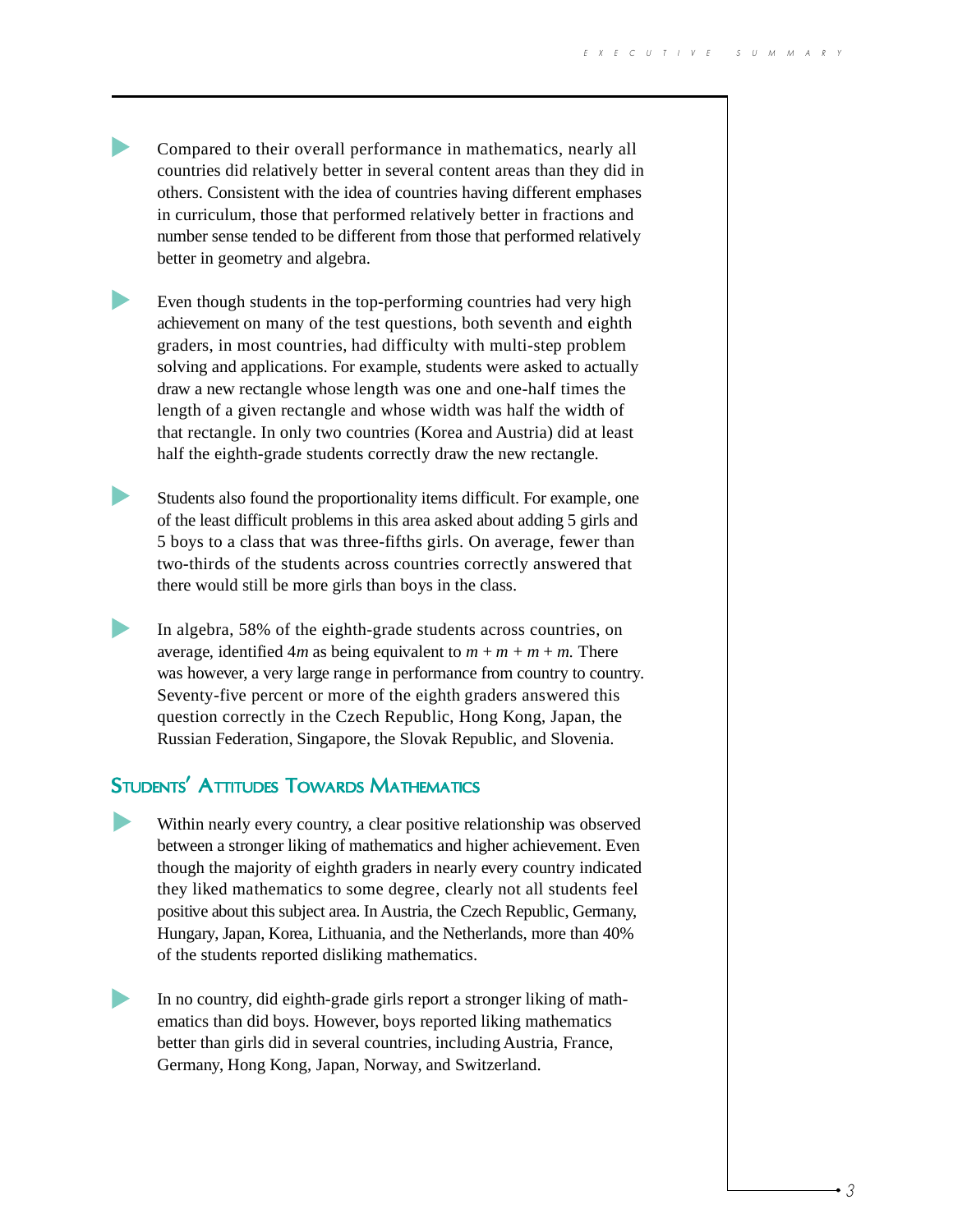In all except four countries, the majority of students agreed or strongly agreed that they did well in mathematics – a perception that did not always coincide with the comparisons in achievement across countries on the TIMSS test. Interestingly, the exceptions included three of the highest performing countries – Hong Kong, Japan, and Korea – where more than 50% of the students disagreed or strongly disagreed about doing well (the fourth was Lithuania). It should be noted, however, that within nearly all countries there was a clear relationship between perception and performance, with those students reporting higher selfperceptions of doing well in mathematics also having higher average achievement.

Internationally, the most frequently cited reason for needing to do well in mathematics was to get into students' desired secondary school or university.

#### HOME ENVIRONMENT

Home factors were strongly related to mathematics achievement in every country that participated in TIMSS.

In every country, eighth-grade students who reported having more educational resources in the home had higher mathematics achievement than those who reported little access to such resources. Strong positive relationships were found between mathematics achievement and having study aids in the home, including a dictionary, a computer, and a study desk/table for the student's own use.

- The number of books in the home can be an indicator of a home environment that values and provides general academic support. In most TIMSS countries, the more books students reported in the home, the higher their mathematics achievement.
- In every country, the pattern was for the eighth-grade students whose parents had more education to also have higher achievement in mathematics.
- Beyond the one to two hours of daily television viewing reported by close to the majority of eighth graders in all participating countries, the amount of television students watched was negatively associated with mathematics achievement.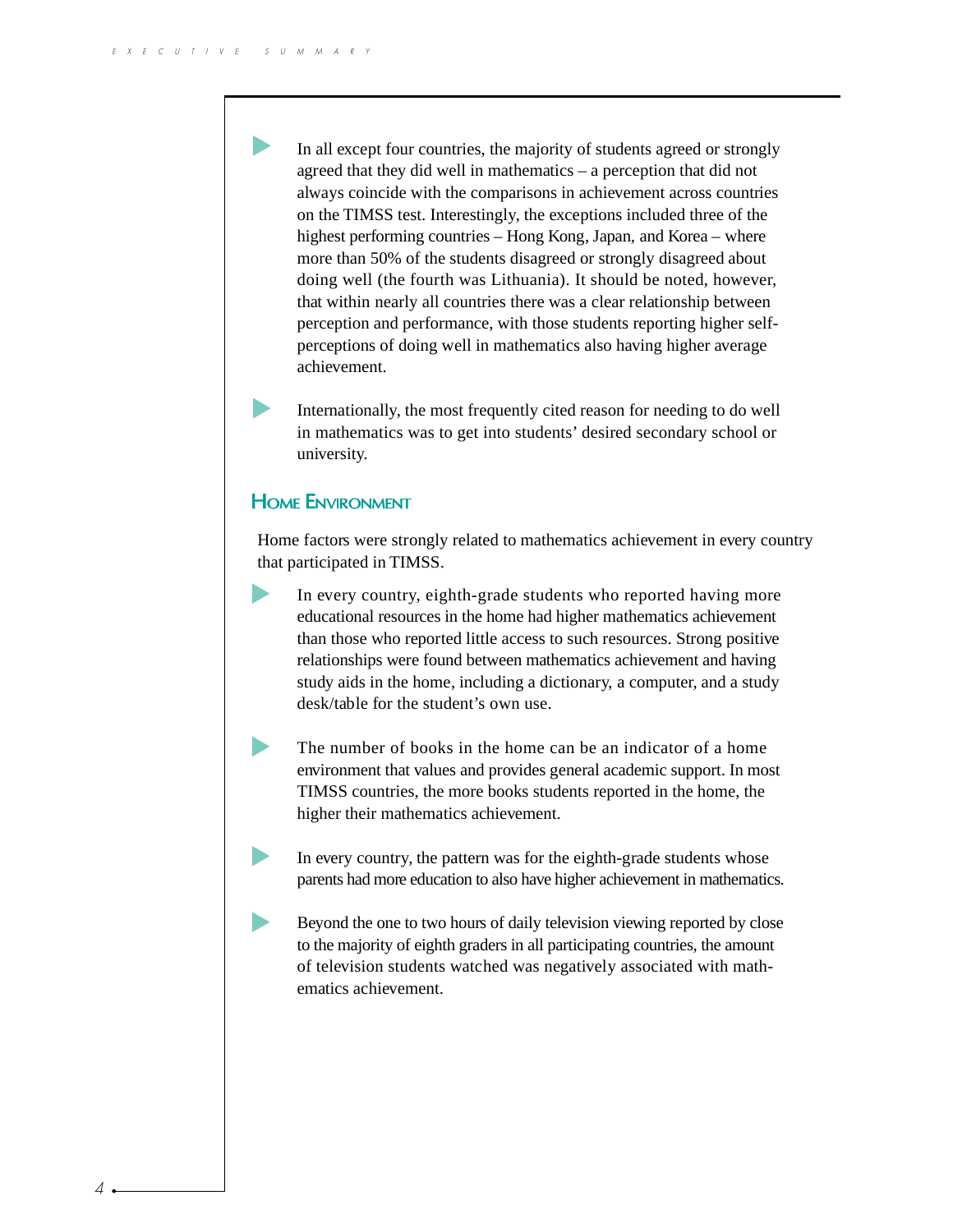In most countries, eighth graders reported spending as much out-of-school time each day in non-academic activities as they did in academic activities. Besides watching television, students reported spending several hours, on average, each day playing or talking with friends, and nearly two hours playing sports. (It should be noted, however, the time spent in these activities is not additive because students can talk with their friends at sporting events or while watching TV, for example.)

#### **INSTRUCTIONAL CONTEXTS AND PRACTICES**

In comparison to the positive relationships observed between mathematics achievement and home factors, the relationships were less clear between achievement and various instructional variables, both within and across countries. Obviously, educational policies and practices such as tracking and streaming serve to systematically confound these relationships. Also, the interaction among instructional variables can be extremely complex and merits further study.



The qualifications required for teaching certification were relatively uniform across countries. Most countries reported that four years of post-secondary education were required, even though there was a range from two to six years. Almost all countries reported that teaching practice was a requirement, as was an examination or evaluation.

- $\blacktriangleright$ Teachers in most countries reported that mathematics classes typically meet for at least two hours a week, but less than three and one-half hours. Weekly instructional time of from three and one-half hours up to five hours also was common for a number of countries. The data, however, revealed no clear pattern between the number of in-class instructional hours and mathematics achievement.
	- There was considerable variation in class size. In a number of countries, nearly all students (90% or more) were in classes of fewer than 30 students. At the other end of the spectrum, 93% of the students in Korea were in classes with more than 40 students. The TIMSS data showed different patterns of mathematics achievement in relation to class size for different countries.
- Small-group work was used less frequently than other instructional approaches. Across countries, mathematics teachers reported that working together as a class with the teacher teaching the whole class, and having students work individually with assistance from the teacher were the most frequently used instructional approaches.